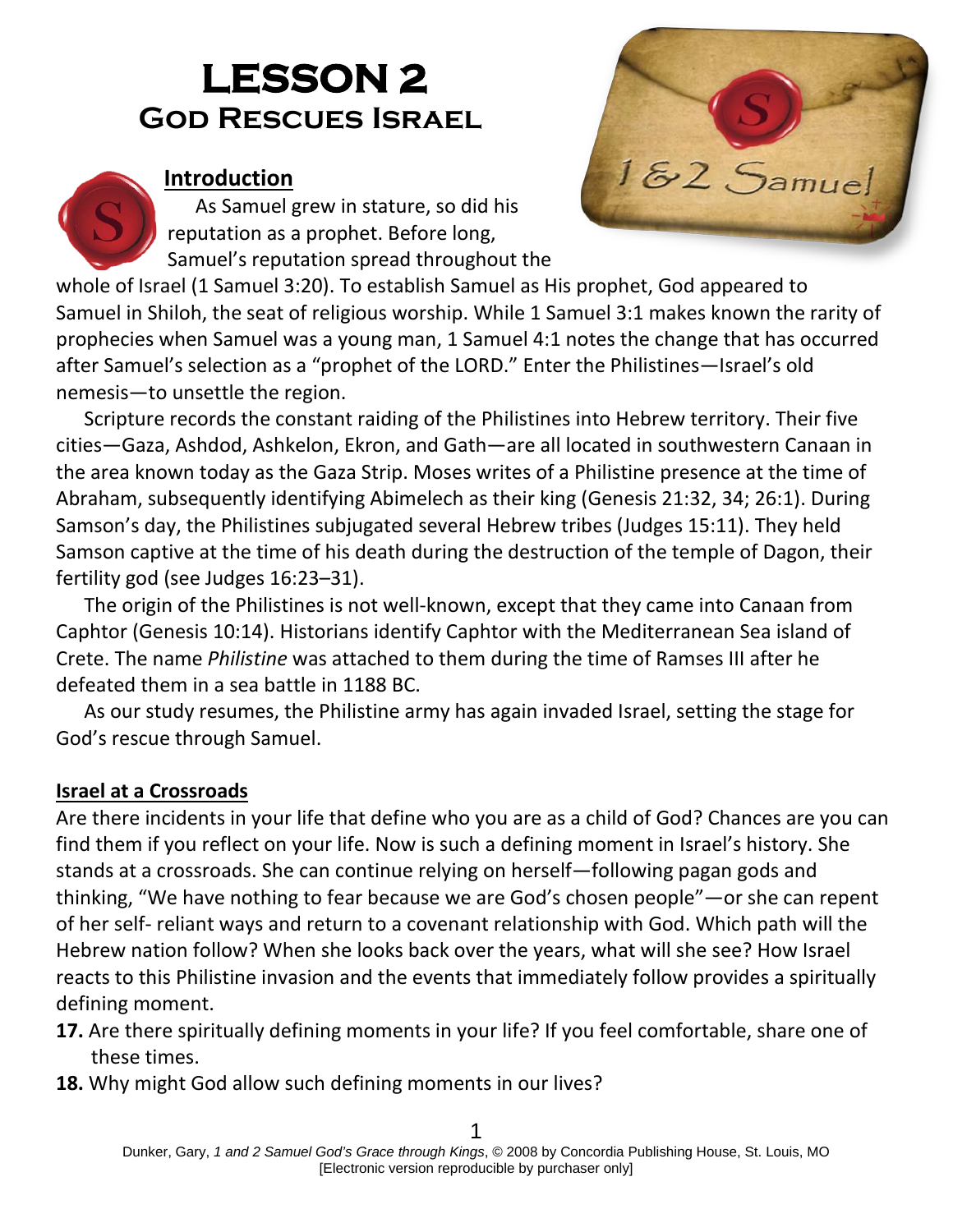

# **The Ark Captured**

Read 1 Samuel 4:1–22. Since the days of Joshua, the ark of the covenant had stayed in Shiloh (Joshua 18:1) as a symbol and as a place of God's special presence (1 Samuel 4:4) among His people. However, that ark now fell into pagan hands.

- **19**. What evidence proves that some Israelites in Samuel's day considered God's holy ark nothing more than a good luck charm?
- **20**. Eli's sons followed the ark into battle. What happened to them (4:11)?
- **21**. Upon receiving the news of his sons' deaths and the capture of the ark, what happened to Eli?

# **God's Mighty Hand**

Read 1 Samuel 5–6. By God's hand, the ark of the covenant traveled to Ashdod, one of the five Philistine cities. The delight among the Philistines was overwhelming. They thought that their god, Dagon, had triumphed over the God of Israel.

- **22**. How did God make His presence known among the Philistines (5:1–5)?
- **23**. God gave the Philistines another sign (vv. 6–12). What was this second sign?
- **24**. Did God delight in the deaths of the thirty thousand Hebrew foot soldiers who treated the ark like a lucky charm? Did He enjoy the suffering and deaths of the Philistines, who likewise misused the ark? If you need help with your answer, read Ezekiel 18:23.

# **Samuel Defeats the Philistines**

Read 1 Samuel 7. After the Philistines returned the ark to the Israelites, it came to the city of Kiriath-jearim, then on to the house of Abinadab, where it remained until King David moved it into his new capital city—Jerusalem.

**25**. How did God use Samuel before He delivered Israel from the Philistines (7:3)?

# **Give Us a King to Judge Us**

Read 1 Samuel 8. Samuel appointed his sons Joel and Abijah as judges over Israel. Unfortunately, Samuel's sons did not follow their father's example.

**26**. How do Samuel's sons remind you of Eli's sons?

- **27**. Israel wanted a king. She wanted to be like the other nations (v. 5). Match the disadvantages of a king with the corresponding Bible verses on the right.
	- A. King will take your sons. <br>
	and the same of the samuel 8:12b B. King will take 10% of grain. The same of the same is a samuel 8:13 C. King will take property. The samuel 8:16 D. King will take your daughters. The manuscript of the samuel 8:14 E. King will appoint commanders. The manner of the samuel 8:12a F. King will take best of vineyards. The same of the samuel 8:15 G. King will take servants. The same server of the server of the server of the server of the server of the server of the server of the server of the server of the server of the server of the server of the server of the ser

**28**. How can we say that Israel's request for a king provides a defining moment in her history?